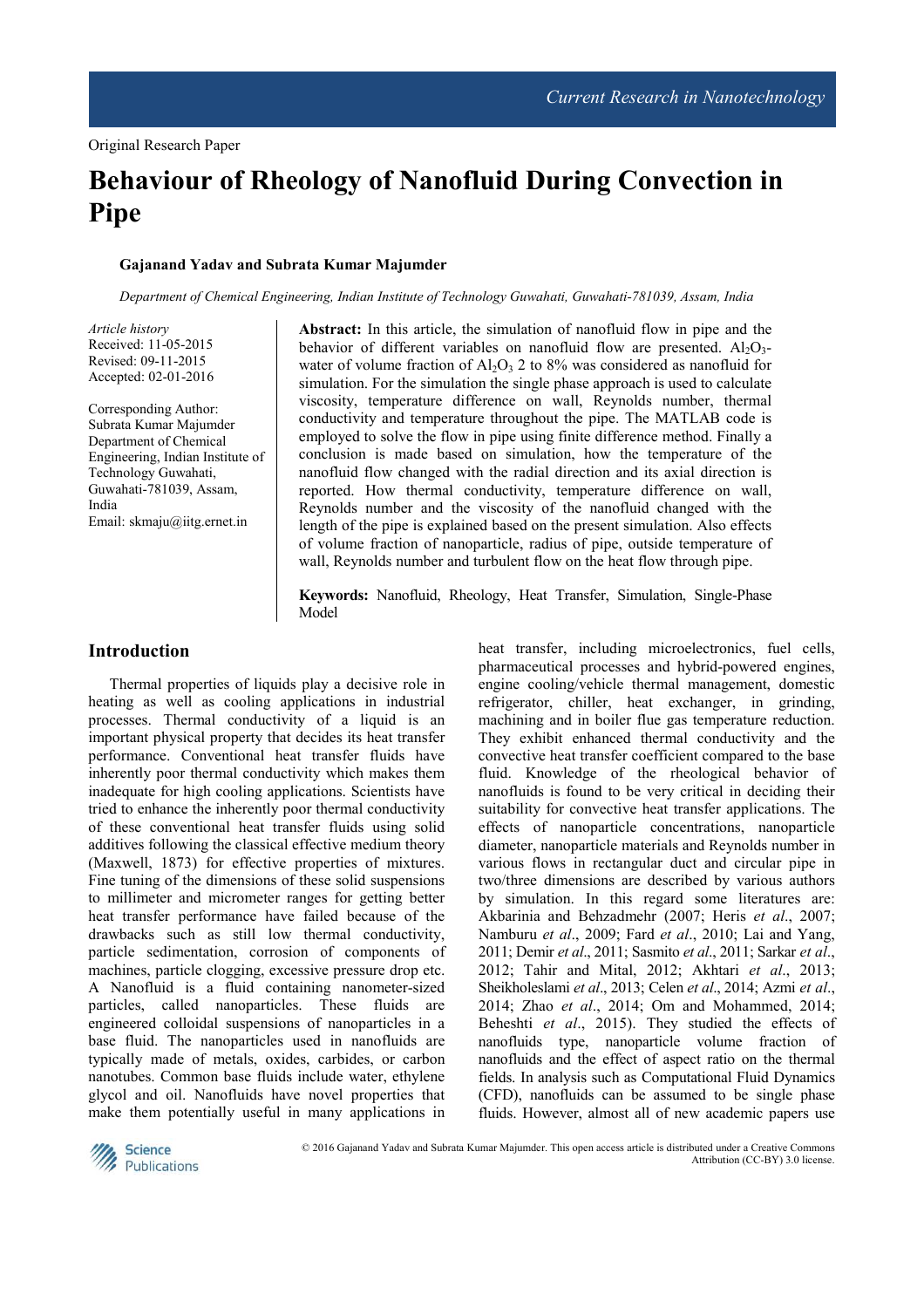two-phase assumption. Classical theory of single phase fluids can be applied, where physical properties of nanofluid are taken as a function of properties of both constituents and their concentrations. There are various numerical studies about convective heat transfer of nanofluids using various types of nanoparticles and base fluids. In numerical study mostly used CFD software to solve equation. The present work is executed on numerical simulation and its analysis of laminar forced convection of nanofluids in a circular tube by MATLAB 2013 with single phase approach.

## **Theoretical Background**

#### *Model*

The single-phase model considers the nanofluid as a homogenous phase. In this present work only single phase model is considered. The single-phase model has the nanofluid as a homogenous phase. Governing equations (continuity, momentum and energy) are presented by Beheshti *et al.* (2015) as follows:

Continuity equation:

$$
\nabla \cdot (\rho_{\rm nf} V_{\rm m}) = 0 \tag{1}
$$

Momentum equation:

$$
\nabla \cdot ((\rho_{\rm nf} V_{\rm m}) \cdot V_{\rm m}) = -\nabla P + \nabla \cdot (\mu_{\rm nf} \nabla V_{\rm m})
$$
 (2)

Energy equation:

$$
\nabla \cdot \left( \left( \rho_{\rm nf} C_{\rm prf} V_{\rm m} \right) \cdot T \right) = \nabla \cdot \left( k_{\rm nf} \nabla T \right) \tag{3}
$$

The thermal and physical properties:

$$
\rho_{\rm nf} = (1 - \Phi) \rho_{\rm bf} + \Phi \rho_{\rm p} \tag{4}
$$

$$
C_{\rm pnf} = \frac{(1 - \Phi) (\rho C_{p})_{\rm bf} + \Phi (\rho C_{p})_{p}}{\rho_{\rm nf}}
$$
(5)

$$
\mu_{\rm nf} = (1 + 2.5\Phi)\,\mu_{\rm bf} \tag{6}
$$

$$
k_{\rm nf} = \frac{k_{\rm p} + 2k_{\rm bf} - 2(k_{\rm bf} - k_{\rm p})\Phi}{k_{\rm p} + 2k_{\rm bf} + (k_{\rm bf} - k_{\rm p})\Phi}k_{\rm b}
$$
 (7)

#### *Properties of Base Fluid*

The properties of base fluid were calculated based on the correlations developed by Vijay *et al*. (1982) reported by Ghajar (2005):

$$
\rho_{\text{bf}} = 999.79684 + 0.068317355 \times T - 0.010740248 \times T^2
$$
  
+0.00082140905 $\times$ T<sup>2.5</sup> - 2.3030988 $\times$ 10<sup>-5</sup> $\times$ T<sup>3</sup> (8)

$$
\mu_{\text{bf}} = \frac{1}{557.82468 + 19.408782 \times T}
$$
(9)  
+0.1360459 × T<sup>2</sup> – 3.1160832 × 10<sup>-4</sup> × T<sup>3</sup>

Specific heat capacity:

$$
C_{\text{pbf}} = 4.2174356 - 0.0056181625 \times T
$$
  
+0.0012992528 × T<sup>1.5</sup> - 0.00011535353 × T<sup>4</sup> (10)  
+1.724480 × 10<sup>-10</sup> × T<sup>5</sup>

Thermal conductivity:

$$
k_{\text{bf}} = 0.5650285 + 0.0026363895 \times T
$$
  
-0.00012516934×T<sup>1.5</sup> -1.51549180×10<sup>-6</sup> × T<sup>2</sup> (11)  
-0.0009412945×T<sup>0.5</sup>

#### *Heat Transfer Coefficient*

The heat transfer coefficient of water-steel-water is assumed as a constant, because wall temperature is considered a constant value. Since the flow is in laminar condition is considered in the present work, the convective heat transfer coeficient referred to as constant value. It is calculated based on the Sieder and Tate (1936) equation.

#### *Properties of Nanoparticle Al2O<sup>3</sup>*

Density, viscosity, specific heat capacity and thermal conductivity are assumed as constant, because the percentage of nanofluids is very less (2 to 5%). So we calculated temperature effect only for base fluid. The properties of nanoparticle are considered for the present study is given as follows.

For nanoparticle Alumina:

- Thermal conductivity =  $46$  W/m.K
- Density =  $3970 \text{ kg/m}^3$
- Specific heat capacity =  $760$  J/kg.K
- Particle diameter  $= 25$  nm
- Volume  $\% = 2$

#### *Geometric Model*

It is assume that the flow and heat transfer in a horizontal tube could be simplified to a two dimensional model as shown in Fig. 1 because the tube is axial symmetry and gravity can be neglected. The dimensions of the geometry are as follows:

- Radius of pipe  $= 25$  mm
- Length of pipe  $= 0.5$  m

The inlet temperature is considered is equal to 50°C.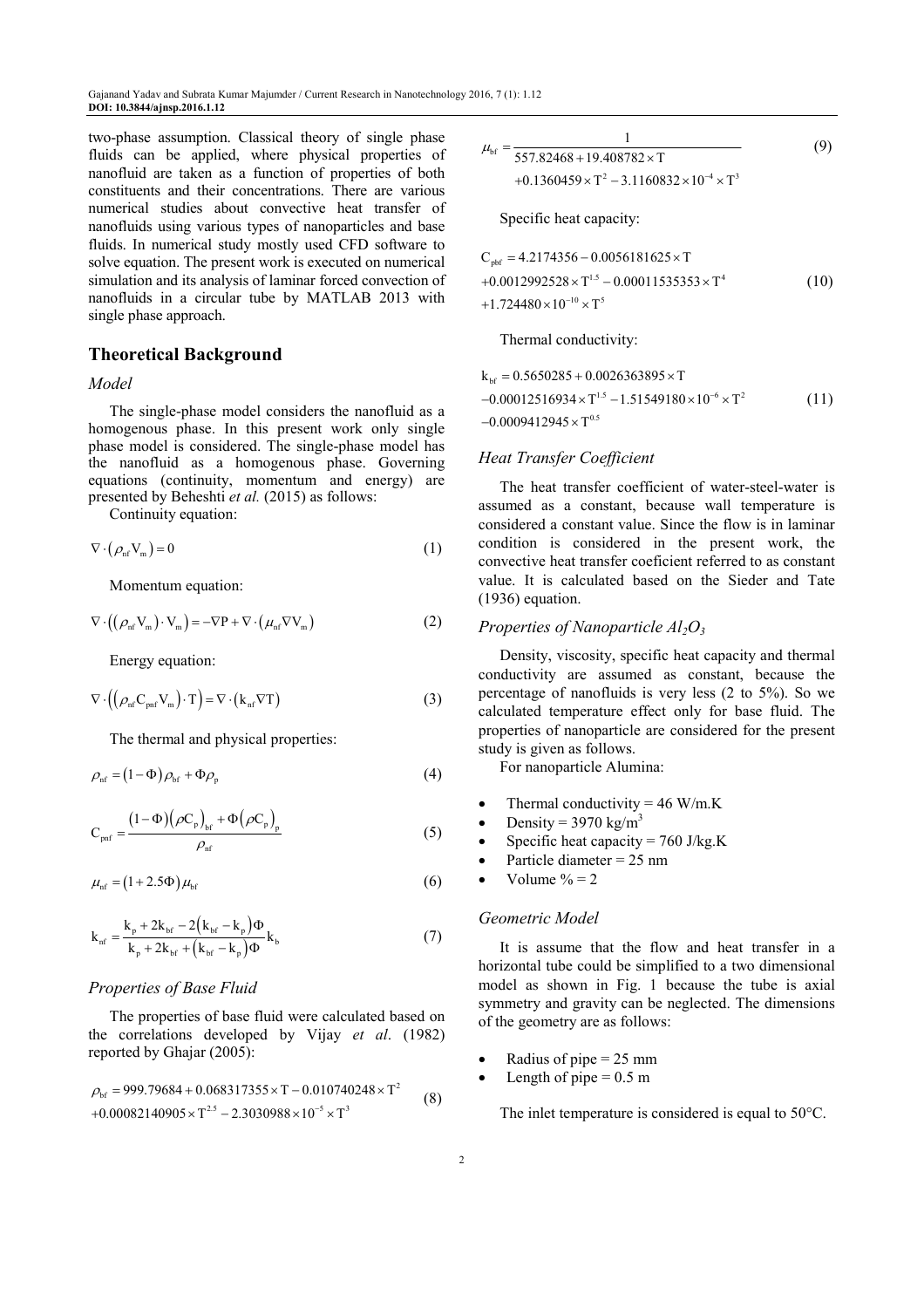Solving the governing equation: Continuity equation: We assumed that velocity change only in Z direction (length wise) and its function of radius only and fully developed laminar flow. So  $V_r = 0$ ,  $V_q = 0$  and  $V_z = V_z(r)$ .

Momentum equation:

$$
-\frac{dP}{dz} + \mu \left( \frac{1}{r} \frac{d}{dr} \left( r \frac{dV_z}{dr} \right) \right) = 0 \tag{12}
$$

Solving these two equations, one gets:

$$
V_z = \frac{\Delta PR^2}{4\mu L} \left( 1 - \left( \frac{r^2}{R^2} \right) \right) \tag{13}
$$

Energy balance equation: In energy equation we assume that viscosity term can be neglect:

$$
\rho C_{p} V_{z} \frac{dT}{dz} = k \left[ \frac{1}{r} \frac{d}{dr} \left( r \frac{dT}{dr} \right) + \frac{d^{2}T}{dz^{2}} \right] + \mu \left( \frac{dV_{z}}{dr} \right)^{2} + V_{z} \left( -\frac{dP}{dz} + \mu \left( \frac{1}{r} \frac{d}{dr} \left( r \frac{dV_{z}}{dr} \right) \right) \right)
$$
(14)

Use finite difference method to solve difference equation:

$$
\frac{dT}{dz} = \frac{(T(r,z) - T(r,z-1))}{\Delta z}
$$
\n(15)

$$
\frac{d^2T}{dz^2} = \frac{(T(r,z+1) - 2 \times T(r,z+1) + T(r,z-1))}{\Delta z^2}
$$
(16)

$$
\frac{1}{r}\frac{d}{dr}\left(r\frac{dT}{dr}\right) = \frac{\left(T(r+1,z) - 2 \times T(r,z) + T(r-1,z)\right)}{\Delta r^2} \tag{17}
$$

$$
\frac{dV_z}{dr} = \frac{\Delta PR^2}{4\mu L} \left( -\left(\frac{2r}{R^2}\right) \right) \tag{18}
$$

Assume constants in code:

$$
lr = \frac{k_{nf}}{\Delta r^2}; \text{ } lz = \frac{k_{nf}}{\Delta z^2}; \text{ } a = \frac{\Delta PR^2}{4\mu_{nf}L}; \text{ } c = \frac{4\mu a^2}{R^4}; \text{ } llz = \frac{-a\rho_{nf}CD_{nf}}{\Delta z} \left(1 - \frac{r^2}{R^2}\right)
$$

The discretized Equation (14) becomes:

$$
T(r-1,z) \cdot lr + T(r,z-1) \cdot (lz-llz) + T(r,z)
$$
  
(
$$
llz-2lr-2lz) + T(r,z+1) \cdot Iz + T(r+1,z) \cdot lr = -c \cdot r^2
$$
 (19)

Boundary conditions: (i) At *z* = 0, for all radius part T = 50°C; (ii) At  $r = R$ ,  $-k\frac{dT}{dr} = h(T_R - T_{out})$ ; (iii) At  $z = L$ ,

 $-k\frac{dT}{dz} = 0$ . Outside temperature of pipe is constant (250°C). Solve with boundary conditions by using finite difference method as: At  $r = R$ ,  $(T(R-1,z) - T(R,z)) / \Delta r = h(T(R,z) - T_{\text{out}})$ , At  $z=L$  $, T(r,L) = T(r,L-1)$ . Similarly other equations are discretized.

## **Methodology**

A commercial software package MATLAB 2013 is employed in the numerical study. The problem under investigation is a two-dimensional (axisymmetric) steady, for convection flow of nanofluid flowing inside a straight circular tube. The fluid enters the circular tube with uniform axial velocity and temperature. The flow and thermal fields are assumed to be axisymmetric with respect to the horizontal plane parallel to z-axis as shown in Fig. 1. The geometry is of a horizontal circular tube with a length of 0.5 m and radius of 25 mm.

#### **Results**

Results have been presented for water based  $Al<sub>2</sub>O<sub>3</sub>$ consisting of 2-10% volume  $Al_2O_3$  spherical shape particles with 25 nm mean diameter. All walls have been exposed to a uniform temperature. The flow is laminar fully developed in circular cross section. The nanofluid is entered inside at a constant temperature at 50°C. The temperature profile has uniform along the center axis. The results obtained from the simulations based on different operating variables are shown in Fig. 2-12. The Fig. 2 shows that temperature profile with respect to diameter and length in pipe at  $2\%$ volume friction of nanoparticle. Initial inlet temperature is constant of nanofluid but after enter heating zone temperature has increased. The Fig. 3 shows that thermal conductivity profile with respect to length at 2 to 10% volume friction of nanoparticle in pipe. Initial rate of increase in thermal conductivity is high because the rate of temperature is high and after that it is decreased. The Fig. 4 shows that viscosity profile with respect to length at 2 to 10% volume friction of nanoparticle in pipe. The temperature profile has uniform along the center axis as shown in Fig. 5. It is seen that the radius of the pipe has significant effect on viscosity and thermal conductivity as shown in Fig. 6 and 7 respectively. The temperature difference on wall is initially increased with high rate after that rate of change is decreased as shown in Fig. 8. and 9 shows that if the outside temperature is increased, the viscosity is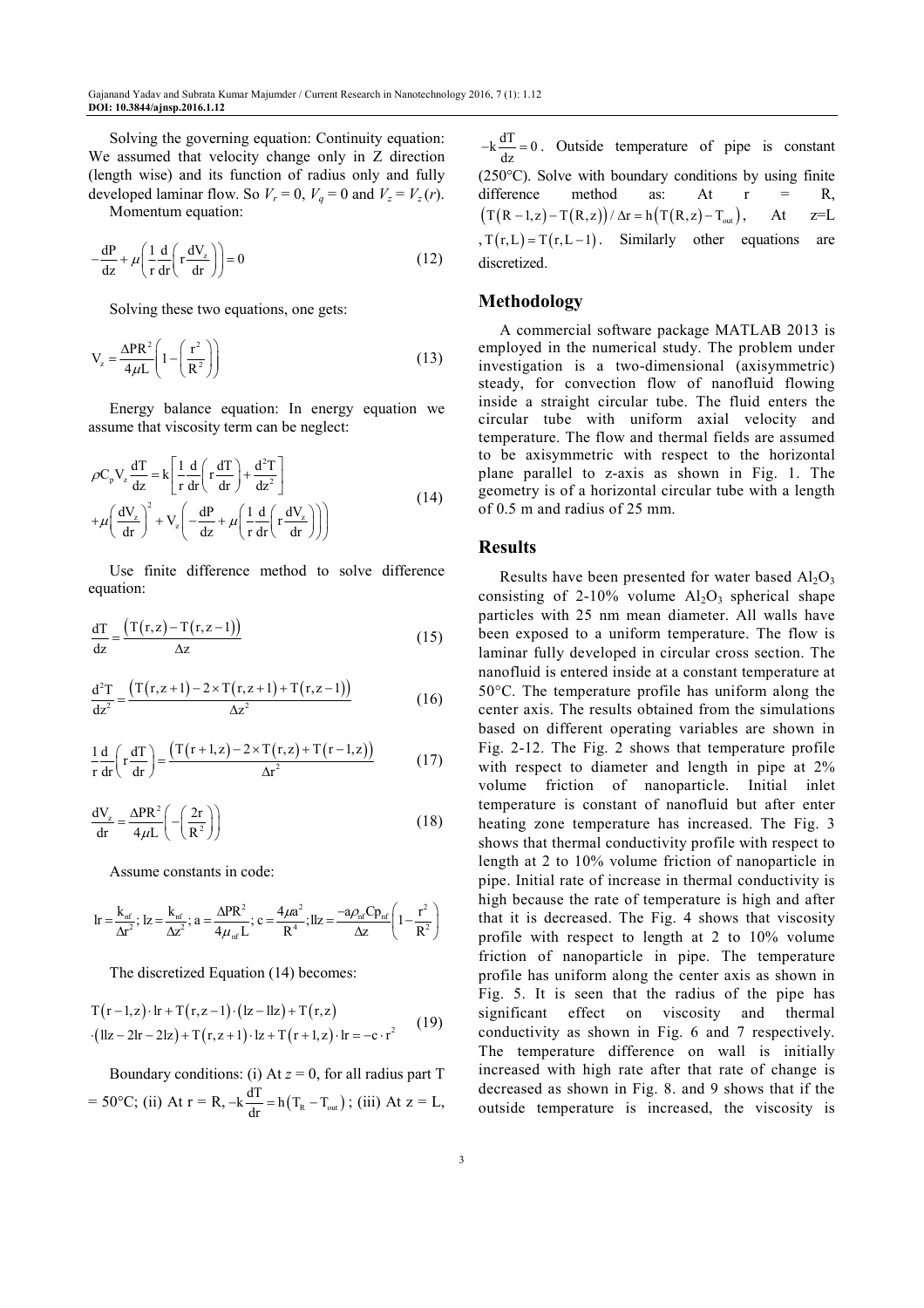decreased. As the outer temperature of pipe increased, the thermal conductivity is increased as shown in Fig. 10. It is seen that the thermal conductivity is decreased with increase in Reynolds number as shown in Fig. 11. At higher Reynolds number, the apparent

viscosity is increased which resulted in decrease in thermal conductivity as shown in Fig. 12 for viscosity change with Reynolds number and thermal conductivity change with Reynolds number at a certain distance of the pipe from entry in Fig. 12.



Fig. 1. Nanofluid flow though circular pipe



Fig. 2. Temperature profile with length and diameter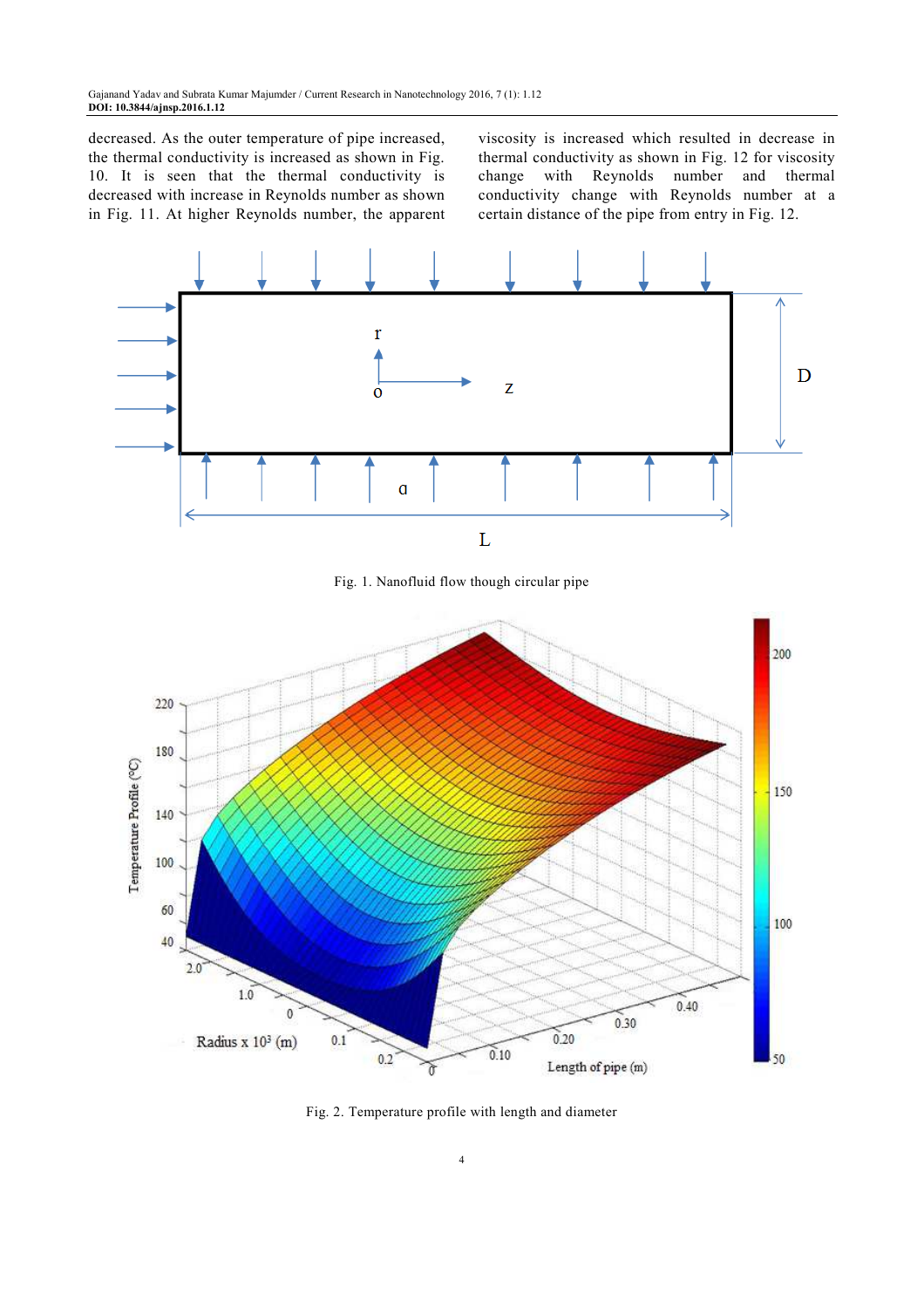

Fig. 3. Thermal conductivity with length at nanoparticle 2 to 10%



Fig. 4. Viscosity of nanofluids with length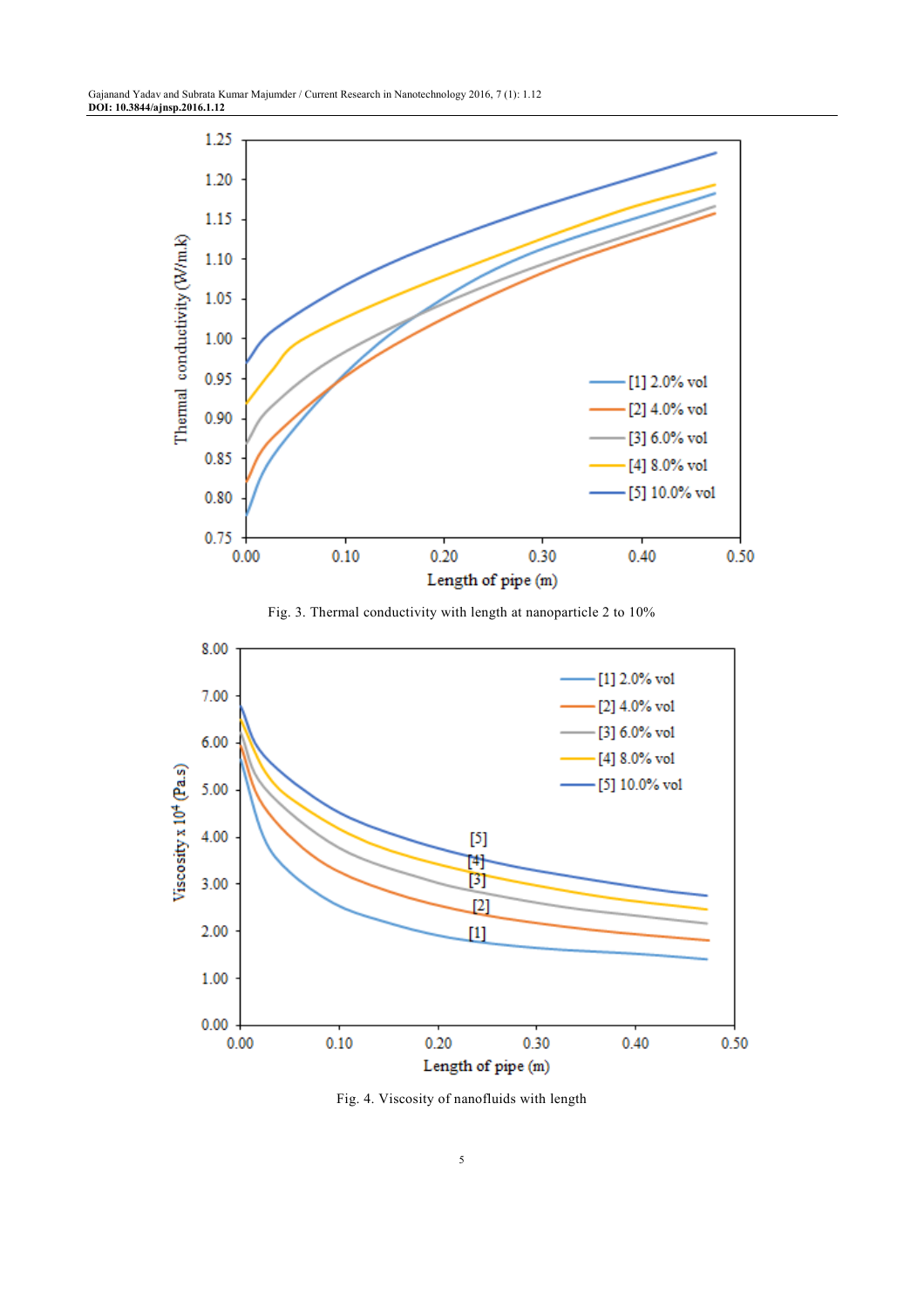

Fig. 5. Temperature of nanofluids with axes at radius 0.0025 m

# **Discussion**

## *The Effect of Length of Pipe on Nanofluid Properties*

Initial rate of increase in temperature is high because the temperature difference between wall and nanofluid are high and after that it decreased as mentioned in Fig. 1. Dispersion of a very small amount of nanoparticle produces a remarkable change in the effective thermal conductivity of the base fluid, with the thermal conductivity ratio exceeding 2-10 volume % nanoparticles. Initial rate of decrease in viscosity is high because the rate of temperature is high and after that it is decreased.

#### *The Effect of Radius of Pipe*

The fluid enters the circular tube with uniform axial velocity and temperature. The flow and thermal fields are assumed to be axisymmetric with respect to the horizontal plane parallel to z-axis as shown in Fig. 1. Results have been presented for water based  $Al_2O_3$ consisting of  $4\%$  volume  $Al_2O_3$  spherical shape particles with 25 nm mean diameter. The geometry is of a horizontal circular tube with a length of 0.5 m and radius of 25, 50, 75 and 1 cm.

All walls have been exposed to a uniform temperature. The flow is laminar fully developed in circular cross section. The nanofluid is entered inside at a constant temperature at 50°C. The outside temperature of wall is  $250^{\circ}$ C. At radius of pipe =  $0.025$  m and length of pipe =  $0.5$  m, initially temperatures change are very fast but at the end, changing in temperatures are less. As we know that thermal conductivity increases with respect to temperature, theincreasingradius resulted temperatures automatically decreased, so thermal conductivity decreased.

# *The Change of Nanofluids Properties with Outside Temperature of Pipe*

The outside temperatures of wall were considered as 200, 250, 300 and 350°C. The temperature profile is shown in Fig. 8. If the outside temperature is increased, the viscosity is decreased because the temperature is increased as shown in Fig. 9. It is also seen that the thermal conductivity is increased with length at different wall temperature. This is due to decrease in viscosity with increase in outer temperature of the pipe (Fig. 10).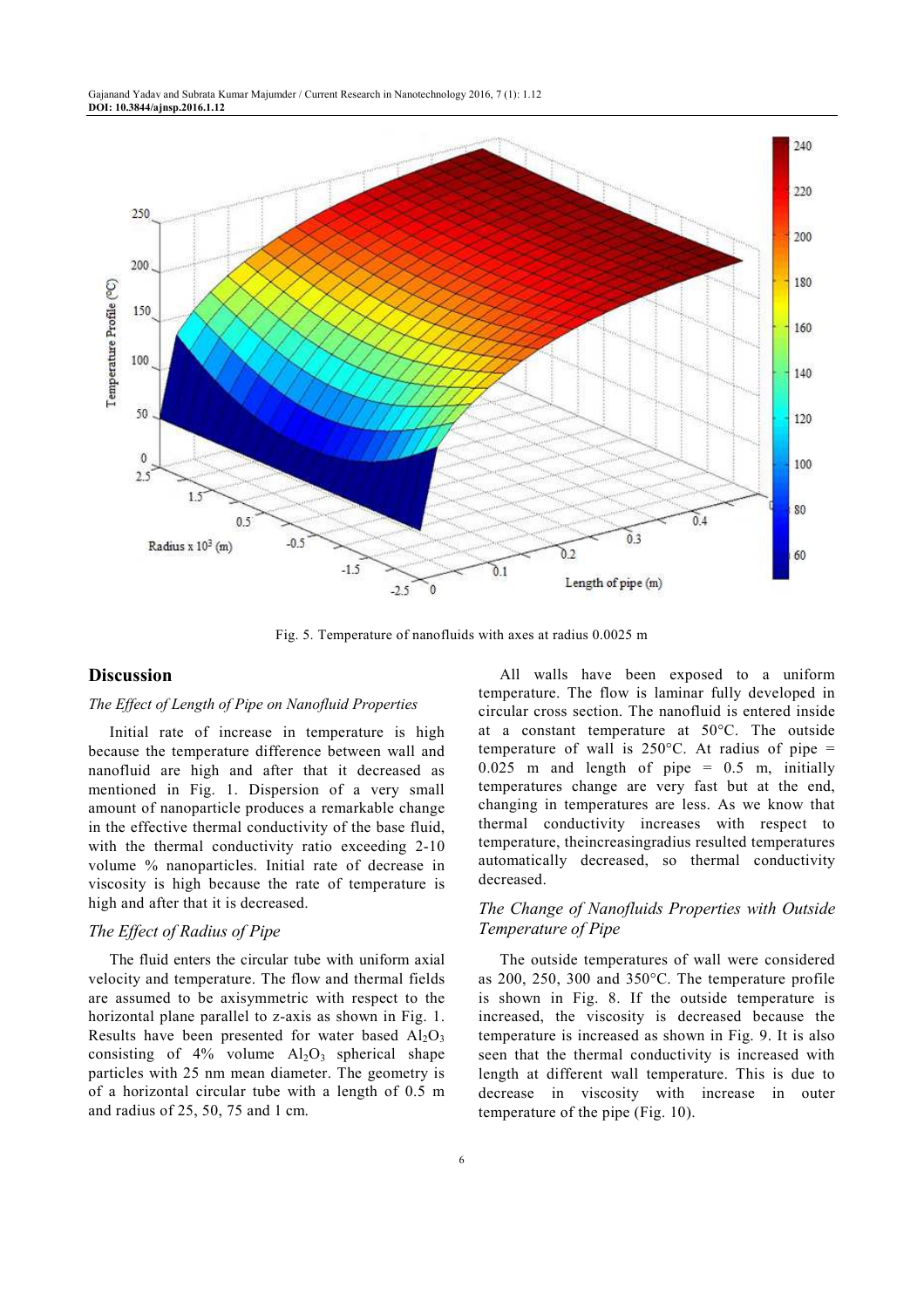





Fig. 7. Thermal conductivity with length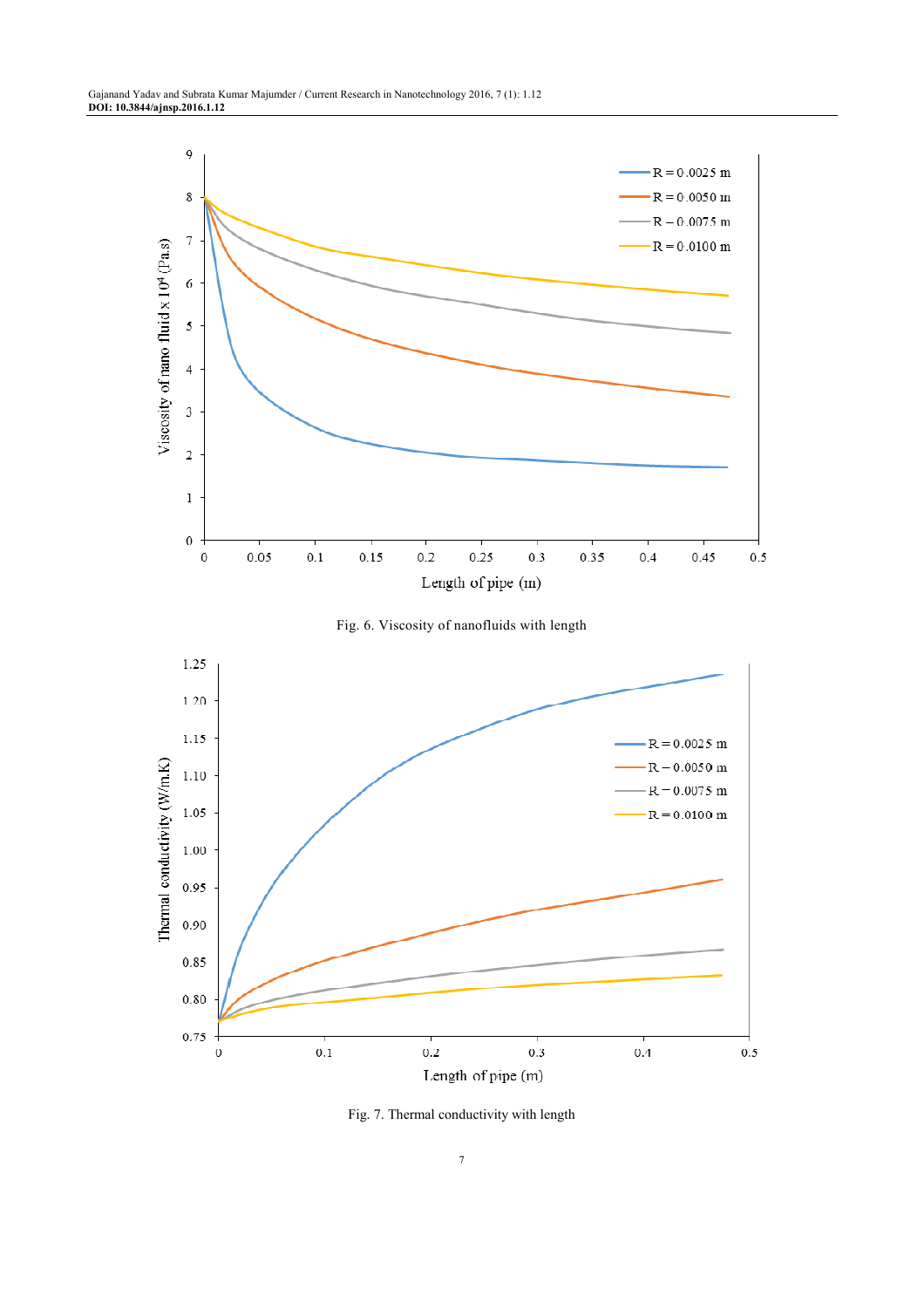

Fig. 8. Temperature of nanofluids with axes at outside wall temperature = 300°C



Fig. 9. Viscosity of nanofluids with length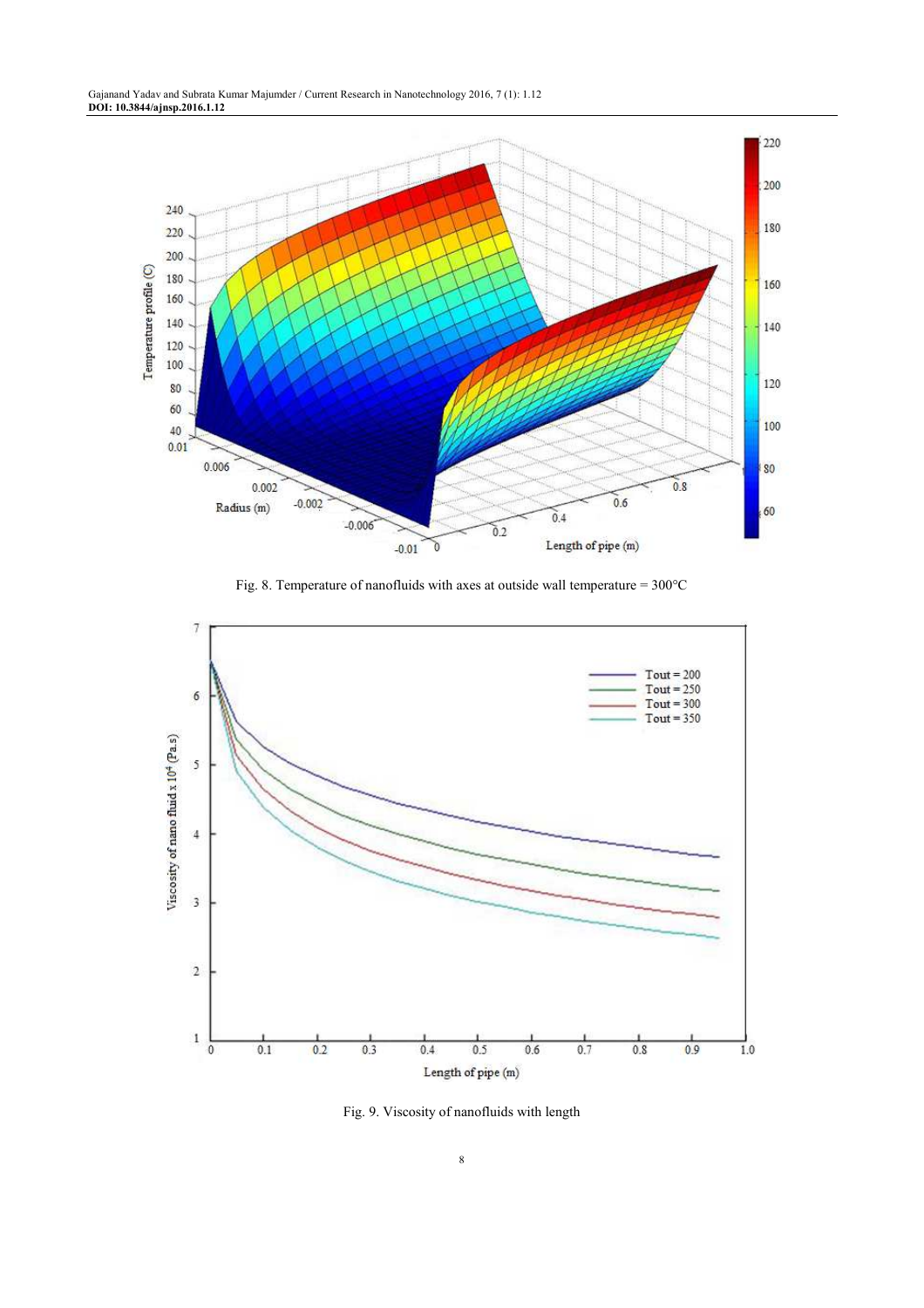

Fig. 11. Thermal conductivity of nanofluid with respect to length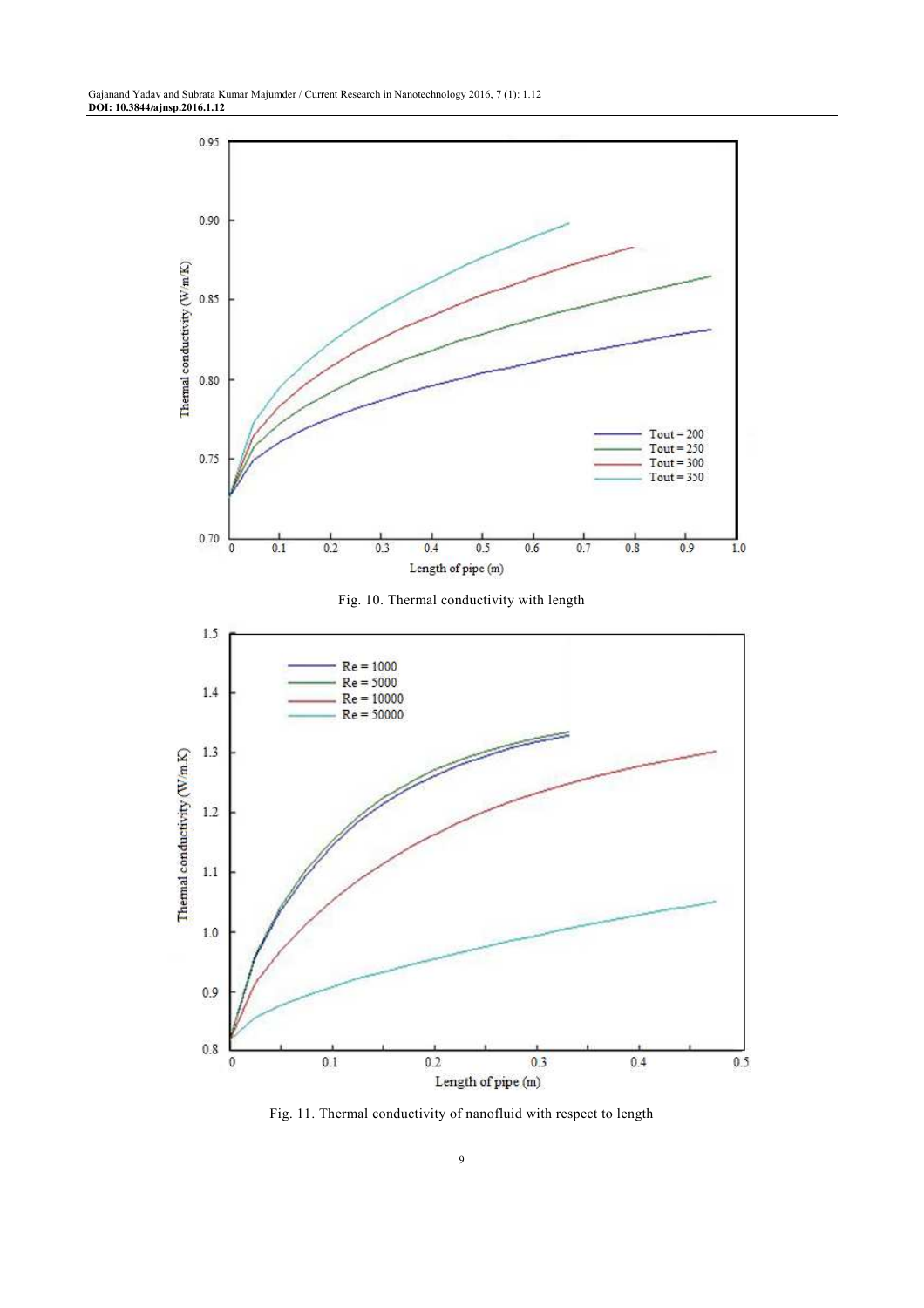

Fig. 12. Viscosity change with respect to length

## **Conclusion**

Numerical study of forced convective heat transfer of nanofluid in laminar entrance region in a horizontal circular tube with constant wall temperature has been presented with using single phase model. The viscosity and thermal conductivity both are increasing with increased volume fraction of nanoparticle. Numerical results have clearly shown that the use of nanofluids can significantly increase heat transfer capabilities of nanofluids even for relatively small particle volume fractions. Nanofluids with higher volume concentration have higher heattransfer enhancement. The enhancement of the convective heat transfer could not be solely attributed to the enhancement of the effective thermal conductivity but also on other factors. The thermal conductivity increases with increasing volume percentage of nanoparticle, increasing outside wall temperature, decreasing radius and increasing Reynolds number of inlet condition. The viscosity increases with increasing volume friction of nanoparticle, increasing radius of pipe, decreasing outside temperature of wall and increasing Reynolds number of inlet condition. Relative enhancement of h is increased by increasing the nanoparticles concentration for nanofluids. The MATLAB code is employed to solve the flow in pipe using finite difference method. Finally a conclusion is made based on simulation, how the temperature of the nanofluid flow changed with the radial direction and its

axial direction is reported. How thermal conductivity, temperature difference on wall, Reynolds number and the viscosity of the nanofluid changed with the length of the pipe is explained based on the present simulation.

## **Acknowledgement**

The facilities provided by Indian Institute of Technology Guwahati is acknowledged.

#### **Funding Information**

There is no fund for this research provided by any funding agency.

#### **Author's Contributions**

**Gajanand Yadav:** Mr Gajanand Yadav did the present research and development. He did the simulation and analysis.

**Subrata Kumar Majumder:** Mr Gajanand Yadav did the research work under the supervision of Prof. S. K. Majumder. Prof Majumder participated in all simulations, coordinated the data-analysis and contributed to the writing of the manuscript.

# **Ethics**

The present work is not published in its present form in any journal or will not be published in any journal.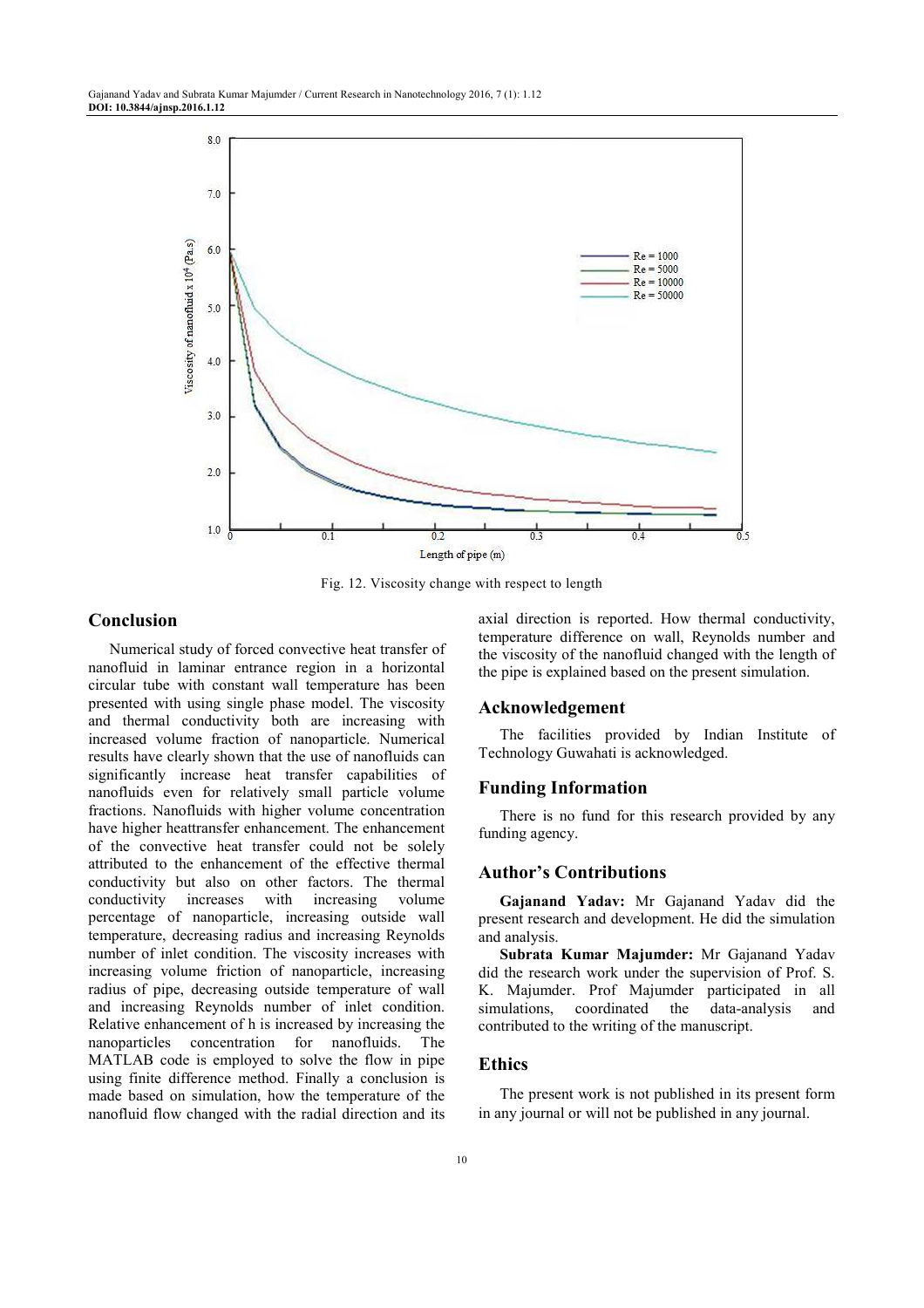# **Reference**

Akbarinia, A. and A. Behzadmehr, 2007. Numerical study of laminar mixed convection of a nanofluid in horizontal curved tubes. Applied Thermal Eng., 27: 1327-1337.

DOI: 10.1016/j.applthermaleng.2006.10.034

- Akhtari, M., M. Haghshenasfard and M. R. Talaie, 2013. Numerical and experimental investigation of heat transfer of α-Al<sub>2</sub>O<sub>3</sub>/water nanofluid in double pipe and shell and tube heat exchangers. Numerical Heat Transfer, Part A: Applica., 63: 941-958. DOI: 10.1080/10407782.2013.772855
- Azmi, W.H., K.V. Sharma, P.K. Sarma, R. Mamat and S. Anuar *et al*., 2014. Numerical validation of experimental heat transfer coefficient with  $SiO<sub>2</sub>$ nanofluid flowing in a tube with twisted tape inserts. Applied Thermal Eng., 73: 294-304.

DOI: 10.1016/j.applthermaleng.2014.07.060

- Beheshti, A., M.K. Moraveji and M. Hejazian, 2015. Comparative numerical study of nanofluid heat transfer through an annular channe. Numerical Heat Transfer, Part A: Applic., 67: 100-117. DOI: 10.1080/10407782.2014.894359
- Celen, A., N. Kayaci, A. Çebi, H. Demir and A.S. Dalkılıç *et al*., 2014. Numerical investigation for the calculation of  $TiO<sub>2</sub>$ - water nanofluids' pressure drop in plain and enhanced pipes. Int. Commun. Heat Mass Transfer, 53: 98-108.

DOI: 10.1016/j.icheatmasstransfer.2014.02.022

- Demir, H., A.S. Dalkilic, N.A. Kürekci, W. Duangthongsuk and S. Wongwises, 2011. Numerical investigation on the single phase forced convection heat transfer characteristics of  $TiO<sub>2</sub>$  nanofluids in a double-tube counter flow heat exchanger. Int. Commun. Heat Mass Transfer, 38: 218-228. DOI: 10.1016/j.icheatmasstransfer.2010.12.009
- Fard, M.H., M.N. Esfahany and M.R. Talaie, 2010. Numerical study of convective heat transfer of nanofluids in a circular tube two-phase model versus single-phase model. Int. Commun. Heat Mass Transfer, 37: 91-97.

DOI: 10.1016/j.icheatmasstransfer.2009.08.003

- Ghajar, A.J., 2005. Non-boiling heat transfer in gasliquid flow in pipes-a tutorial. J. Brazilian Society Mechanical Sci. Eng., 27: 46-73. DOI: 10.1590/S1678-58782005000100004
- Heris, S.Z., M.N. Esfahany and G. Etemad, 2007. Numerical investigation of nanofluid laminar convective heat transfer through a circular tube. Numerical Heat Transfer, Part A: Applic., 52: 1043-1058. DOI: 10.1080/10407780701364411
- Lai, F. and Y. Yang, 2011. Lattice Boltzmann simulation of natural convection heat transfer of  $Al_2O_3/water$ nanofluids in a square enclosure. Int. J. Thermal Sci., 50: 1930-1941. DOI: 10.1016/j.ijthermalsci.2011.04.015
- Maxwell, J.C., 1873. A Treatise on Electricity and Magnetism. 1st Edn., Clarendon Press, Oxford, pp: 444.
- Namburu, P.K., D.K. Das, K.M. Tanguturi and R.S. Vajjha, 2009. Numerical study of turbulent flow and heat transfer characteristics of nanofluids considering variable properties. Int. J. Thermal Sci., 48: 290-302. DOI: 10.1016/j.ijthermalsci.2008.01.001
- Om, N.I. and H.A. Mohammed, 2014. Three-dimensional numerical simulation of mixed convective heat transfer in a horizontal rectangular duct utilizing nanofluids. Adv. Mater. Res., 1016: 738-742. DOI: 10.4028/www.scientific.net/AMR.1016.738
- Sarkar, S., S. Ganguly and G. Biswas, 2012. Mixed convective heat transfer of nanofluids past a circular cylinder in cross flow in unsteady regime. Int. J. Heat Mass Transfer, 55: 4783-4799. DOI: 10.1016/j.ijheatmasstransfer.2012.04.046
- Sasmito, A.P., J.C. Kurnia and A.S. Mujumdar, 2011. Numerical evaluation of laminar heat transfer enhancement in nanofluid flow in coiled square tubes. Nanoscale Res. Lett., 6: 1-14. DOI: 10.1186/1556-276X-6-376
- Sheikholeslami, M., M. Gorji-Bandpy, I. Pop and S. Soleimani, 2013. Numerical study of natural convection between a circular enclosure and a sinusoidal cylinder using control volume based finite element method. Int. J. Thermal Sci., 72: 147-158. DOI: 10.1016/j.ijthermalsci.2013.05.004
- Sieder, E.N. and G.E. Tate, 1936. Heat transfer and pressure drop of liquids in tubes. Industrial Eng. Chem., 28: 1429-1435. DOI: 10.1021/ie50324a027
- Tahir, S. and M. Mital, 2012. Numerical investigation of laminar nanofluid developing flow and heat transfer in a circular channel. Applied Thermal Eng., 39: 8-14. DOI: 10.1016/j.applthermaleng.2012.01.035
- Vijay, M.M., M.A. Aggour and G.E. Sims, 1982. A correlation of mean heat transfer coefficients for two-phase two-component flow in a vertical tube. Proc. Int. Heat Transfer Conf., 5: 367-372.
- Zhao, N.B., S.Y. Li, J.L. Yang, Z.T. Wang and H. Meng, 2014. Numerical study of laminar flow and convection heat transfer of nanofluids inside circular tube. Adv. Mater. Res., 960: 299-303. DOI: 10.4028/www.scientific.net/AMR.960-961.299

## **Nomenclature**

- $C_p$  Specific heat of the fluid, kJ/kg-K<br>d Diameter of the particle, nm
- Diameter of the particle, nm
- D Diameter of tube, m
- h Heat transfer coefficient,  $W/m^2$
- k Thermal conductivity, W/m2
- L Length of the tube
- ∆P Pressure loss, Pa